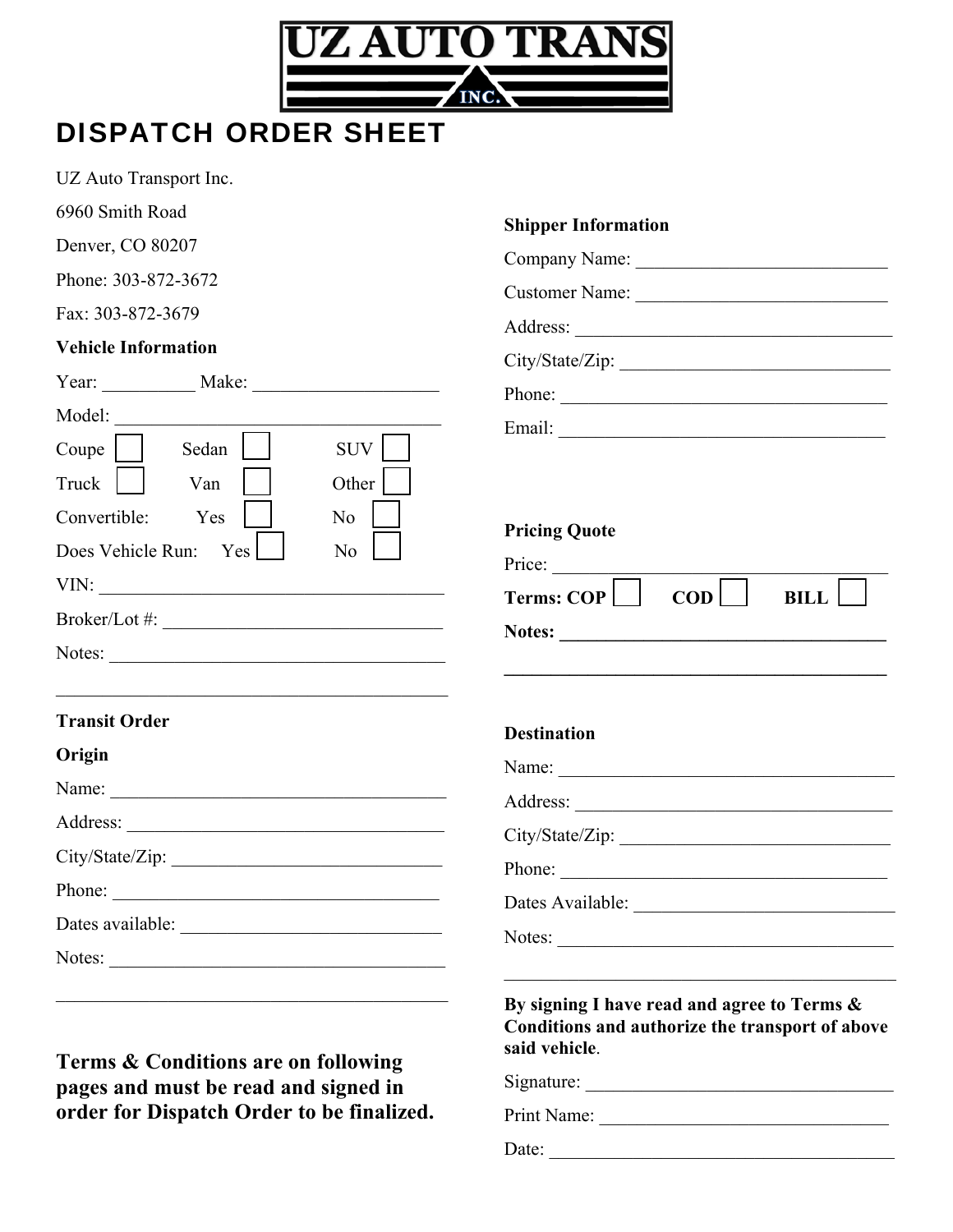

**UZ Auto Transport Inc. Terms and Conditions**

**I. Customer is the registered legal owner of the vehicle(s) being transported and has authority to enter into this agreement and/or has been authorized by the legal owner of the vehicle(s) to enter into this agreement.**

**2. By placing the shipper's signature or his/her agent's signature, or as accepted online, carrier and agents, jointly and separately are authorized to operate and transport vehicle(s) from the point of origin specified, to the specified destination, via any mode.**

**3. "Door-to-Door" Service means the truck will get as close to the stated address as is legally and safely possible. Customer and his agents agree to meet the truck at a large parking lot for pickup and/or delivery of the vehicle(s) if necessary due to low hanging trees, low hanging wires, narrow streets and residential area restrictions, if requested by the transporter.**

**4. Customer agrees that the vehicle is free of contents. Any additional contents in vehicle may be subject to a surcharge. Absolutely NO firearms, alcohol, hazardous materials, contraband, perishable goods, or illegal substances may be in the vehicle. Vehicles ARE subject to inspection by the DOT and/or State Police.**

**5. Upon acceptance, shipper and customer of vehicle, are jointly liable for all charges due for shipment. They are responsible to pay all cost of collections, to include, but not limited to, court costs and attorney fees with interest at a periodic rate of 1.5% per month or 18% per year. 6. Customer is responsible to be at scheduled delivery point at specified time and place. If customer is unable to be at the scheduled delivery point, he/she will be charged a \$100.00 a day storage fee. Carrier will not be held liable for any non-use of the vehicle charges, including, but not limited to auto rentals, or any other charges due to delay or damage to vehicle.**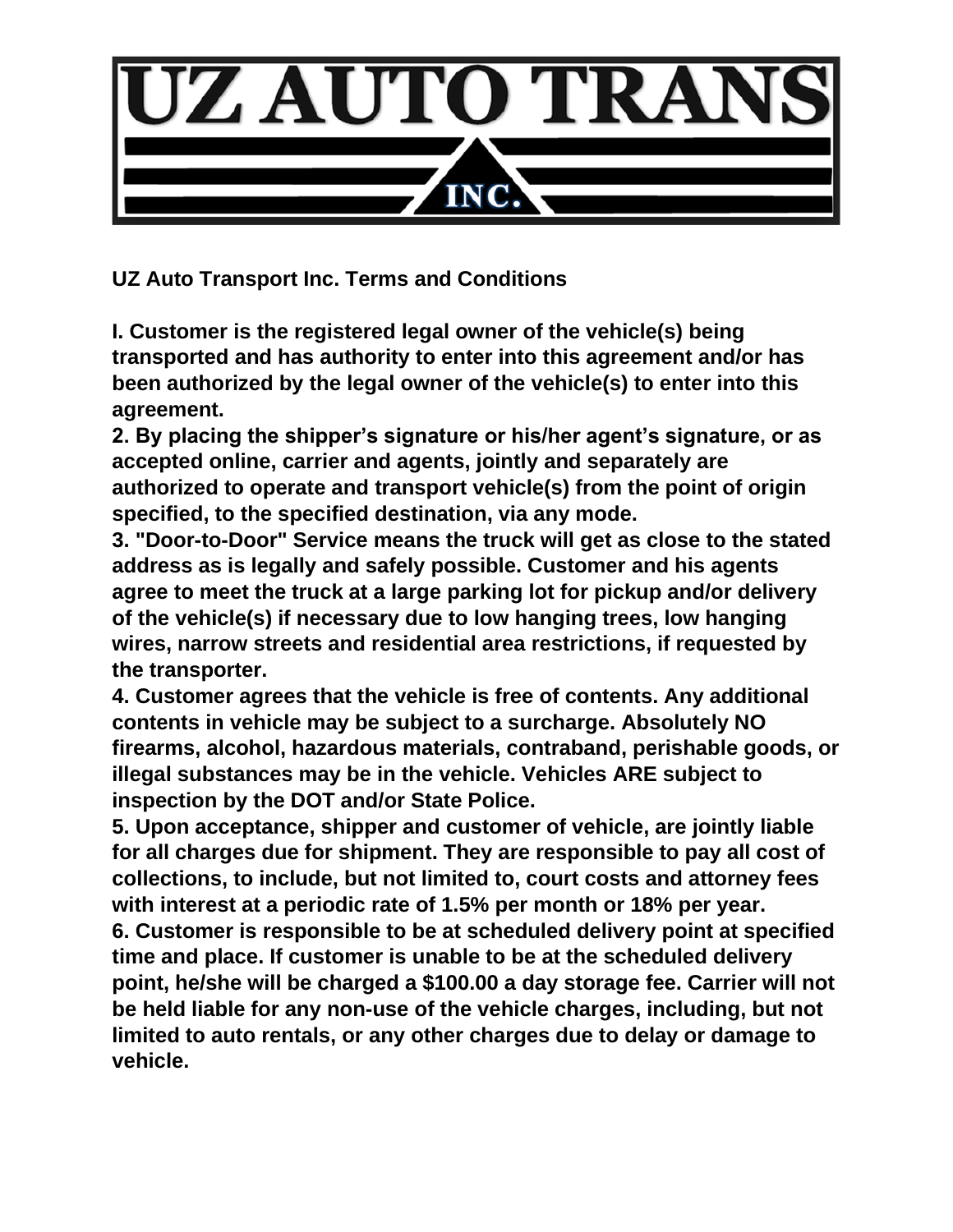

**7. Shipper shall pay an additional fee to be determined by the carrier for each inoperable vehicle. If vehicle is**

**rendered for shipment and later becomes non-operational, the fee will be assessed, as well as any other charges incurred to accomplish delivery, including, but not limited to Wrecker, Forklifts, Roll-backs, etc.**

**8. If vehicle is vandalized either during shipment or while awaiting shipment, Carrier will not be held responsible; owner will have to submit a claim to his/her own insurance or absorb the loss. Shipper states that his/her vehicle is insured and his/her insurance has primary responsibility.**

**9. Payment for transport is due at or prior to time of delivery. NO exceptions.**

**I 0. No auto rental will be honored (for delays, damage, or accidents) no exceptions.**

**11. No delivery time is guaranteed. All delivery dates are only estimates of normal deliveries (delays may occur). Carrier does not agree to transport shipment in a time for any particular market or event and will not be held responsible for damages caused by unavoidable delay(s). There are absolutely no guarantees made, expressed, or implied, regarding delivery time or dates.**

**12. Personal belongings are not to be transported inside vehicle. Carrier shall not be responsible for loss or damage to personal belongings, including any "personal property" left in the vehicle, including loss or damage to stereo equipment, and to any non-stock items of the vehicle, nor will carrier be responsible for damages caused to vehicle by personal property left inside vehicle. Shipper must disarm any alarm system installed in the vehicle or provide proper instructions for this matter. In the event said alarm sounds and there are no keys or instructions to turn it off, Carrier may silence alarm by any means. 13. Shipper and customer are responsible for preparing vehicle for shipment. Securing loose parts, mufflers or tail pipe, spoilers, non-stock kit additions, antennas, and switches. A part that falls off during**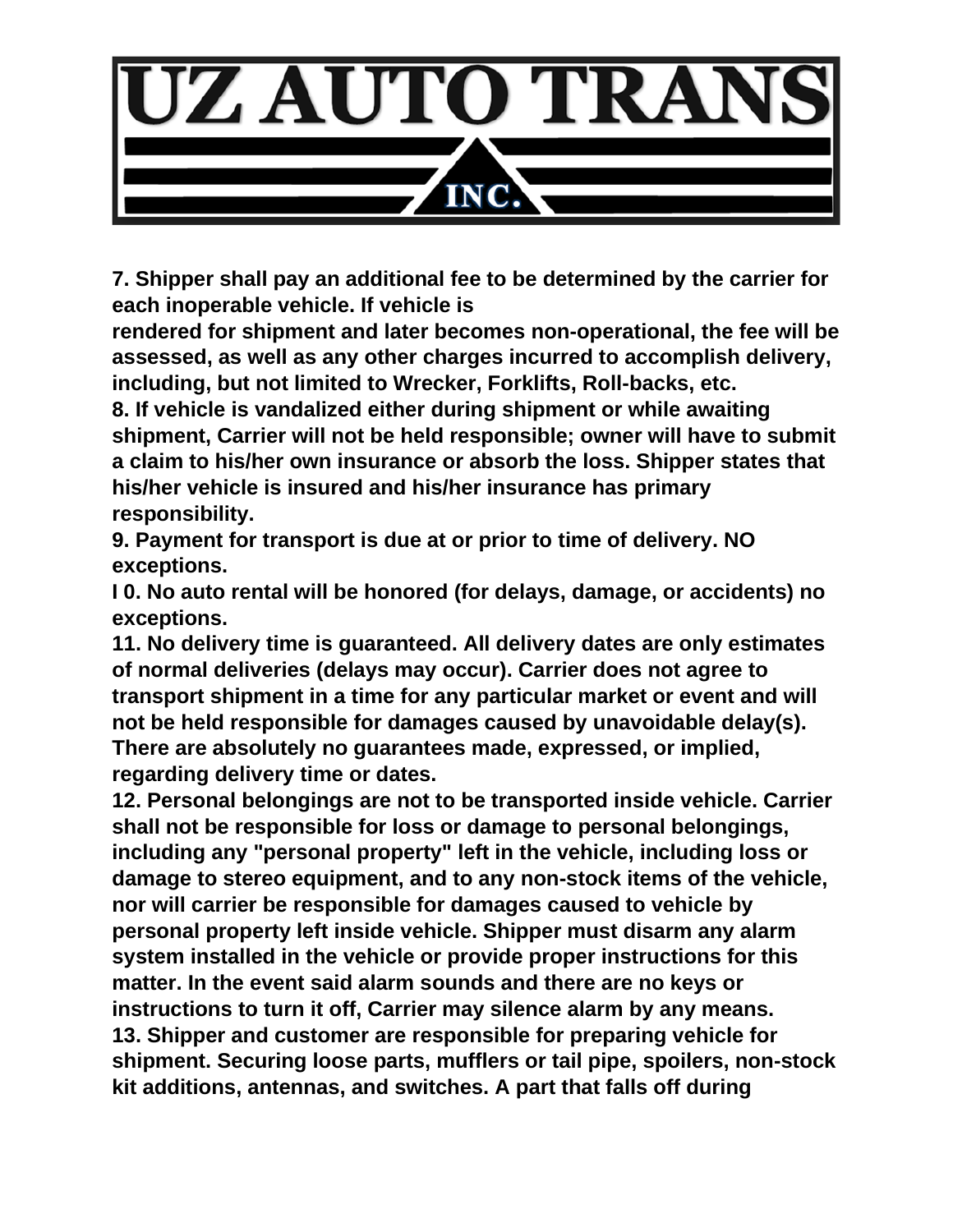

**transport is the customers responsibility, as are leaking fluids, including damages caused by said parts or fluids to any and all other vehicles involved. It is the customers' responsibility to notify carrier of and all fluid leaks. Vehicles must be tendered to carrier in good running condition (unless otherwise noted) with no more than a half tank of fuel (preferably 114 tank).**

**UZ Auto Transport Inc. 303-872-3672 INIT: \_\_\_\_\_**

**14. If the vehicle is inoperable or over-sized (dual or over-sized wheels, extra-large racks, lifted, limo, etc.) shipper must inquire as to the extra charges. If UZ AUTO TRANS INC is not advised of inoperable or oversized/modified vehicles prior to pick up, all extra charges must be paid in cash or money order to the carrier upon delivery.**

**15. Shipper agrees that UZ AUTO TRANS INC reserves right the to reject (cancel) any order for any reason at any time.**

**16. Shipper must understand that this is an open transport trailer and vehicles will be loaded forward or backward on top or on bottom of trailer and no placement on trailer is promised to any customer. Driver has full discretion based on load needs and delivery schedule on how to position vehicles that will be loaded on trailer. Carrier is not responsible for damage to parts on cars that are not aerodynamically meant to be transported in this fashion of open-air transport.**

**Attention Consignee, Inspect Your Vehicle(s) Upon Delivery! INIT: \_\_\_\_\_**

**It is agreed that UZ Auto Trans Inc. is not liable for:**

**A. Damage caused by leaking fluids, oils, battery acids, cooling systems, anti-freeze solutions, industrial fallout, damage caused by acts of god, hail or storm, or mother nature.**

**B. Damage which is undetectable at time of pickup due to vehicle dirty**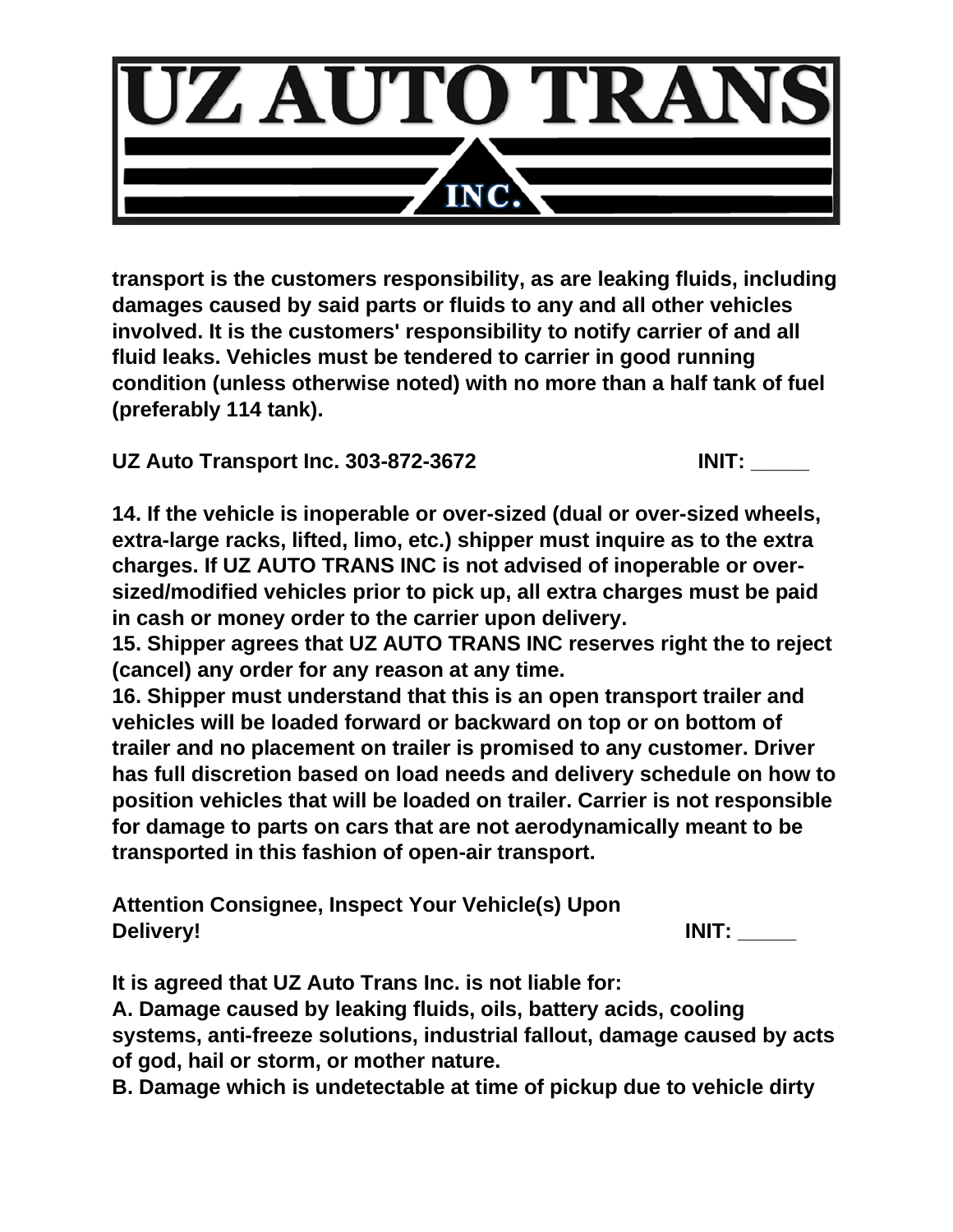

**condition, or weather condition.**

**C. Any glass damage**

**D. Mechanical or electrical functions and damages caused by ailing mechanics, electrical demise, exhaust assembly, alignment or suspension.**

**E. Under carriage damage, and damage resulting from overloaded or lowered vehicles.**

**F. Any exhaust system, muffler, or tail pipes, no exceptions.**

**G. Damage to vehicle caused by; a) Vehicle that cannot be driven on or off transport truck under its own power and/ or b) Vehicle having defective or insufficient brakes, parking brake, or parking gear.**

**H. Damage caused by freezing of engine, cooling system, or batteries.**

**I. Damage caused to vehicle from tie downs breaking or tearing.**

**I. Any convertible tops that are loose, torn or show extensive wear. Bras and or any type of canvas or material coverings.**

**J. Carrier WILL NOT be responsible for damage NOT caused by the driver.**

**K. The customer agrees that their vehicle is insured and their insurance has primary responsibility.**

**L. UZ Auto Transport will not be liable for any mechanical function damages. Mechanical functions, under carriage, frame exhaust assembly alignment, transmission, suspension, drive trains or tuning of the engine because inspection of these items is not practical at the time of shipment. No Exceptions.**

**UZ AUTO TRANSPORT INC. 303-872-3672 INIT: \_\_\_\_\_**

**Claims**

**1. At the time of pick up, shipper and carrier will carefully inspect the exterior of the vehicle for pre-existing damage by completing a vehicle inspection report recorded on the bill of lading or electronic device.**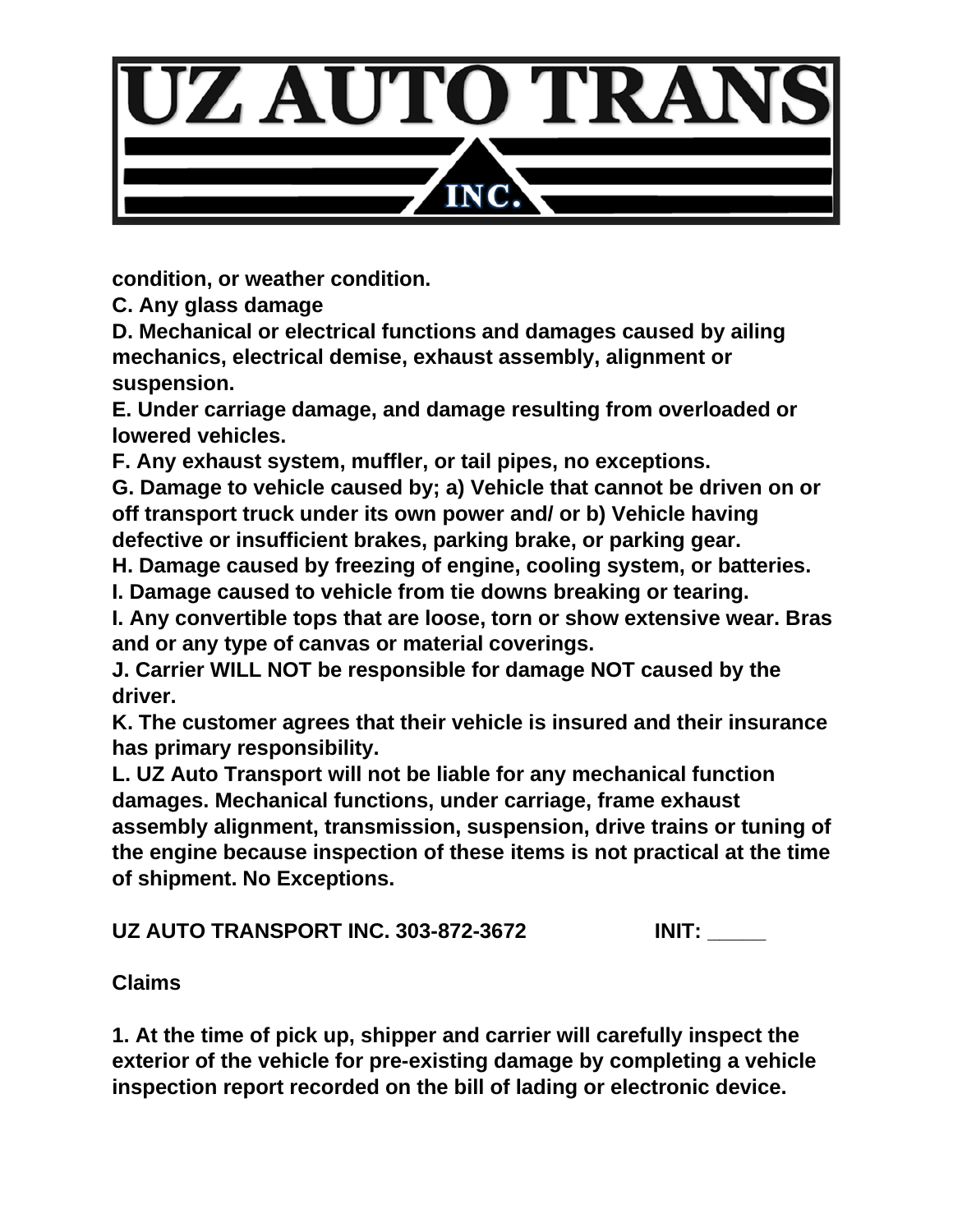

**Carrier and Shipper will both acknowledge the condition of the vehicle and shipper will sign and receive a copy of the bill of lading. At the time of delivery, customer and carrier will carefully inspect the vehicle for possible damages incurred during transit. Customer and carrier will both acknowledge the condition of the vehicle and customer will sign and receive a final copy of the Bill of Lading either by paper form or electronic device emailed to customer. Damage must be noted in the proper place on the Bill of Lading and signed by shipper regardless of weather conditions, time of day or day of week. Signing the Bill of Lading and condition report without notation of any damage verifies that customer has received his vehicle(s) in satisfactory condition, and that UZ AUTO TRANS INC is relieved of any further responsibility. 2. Claims must be made in writing within 24 hours from time of delivery. Writing can be done by email at claims.uztrans@gmail.com. All damage must be noted on the Bill of Lading at the time of delivery without exception. All claims for hidden damage must be made in writing within 48 hours after delivery of the vehicle. Hidden damage shall mean only those losses or damage to parts contained completely, within the underside of a vehicle that should require the vehicle to be hoisted on a lift in order to be viewed and identified. The party claiming hidden damage has the burden of proving that the hidden damage did not exist prior to carrier's receipt of the vehicle and that the claim relates to one for hidden damage. Hidden damage due to weather and dirty vehicle condition must be noted and photo evidence of vehicles dirty condition must be produced to prove hidden damage. Pictures and 2 estimates for repair should be sent as soon as possible. All claims are subject to a deductible, and will be settled at actual cost. No claims for damages will be honored except as noted at the time of delivery. Claims must be sent to UZ Auto Trans Inc. within 24 hrs. At claims.uztrans@gmail.com 3. Repairable Losses Bids. Shipper agrees that the amount of a claim for a repairable loss shall be established by a competitive bid process. The amount of the repairable loss shall be considered the lowest available**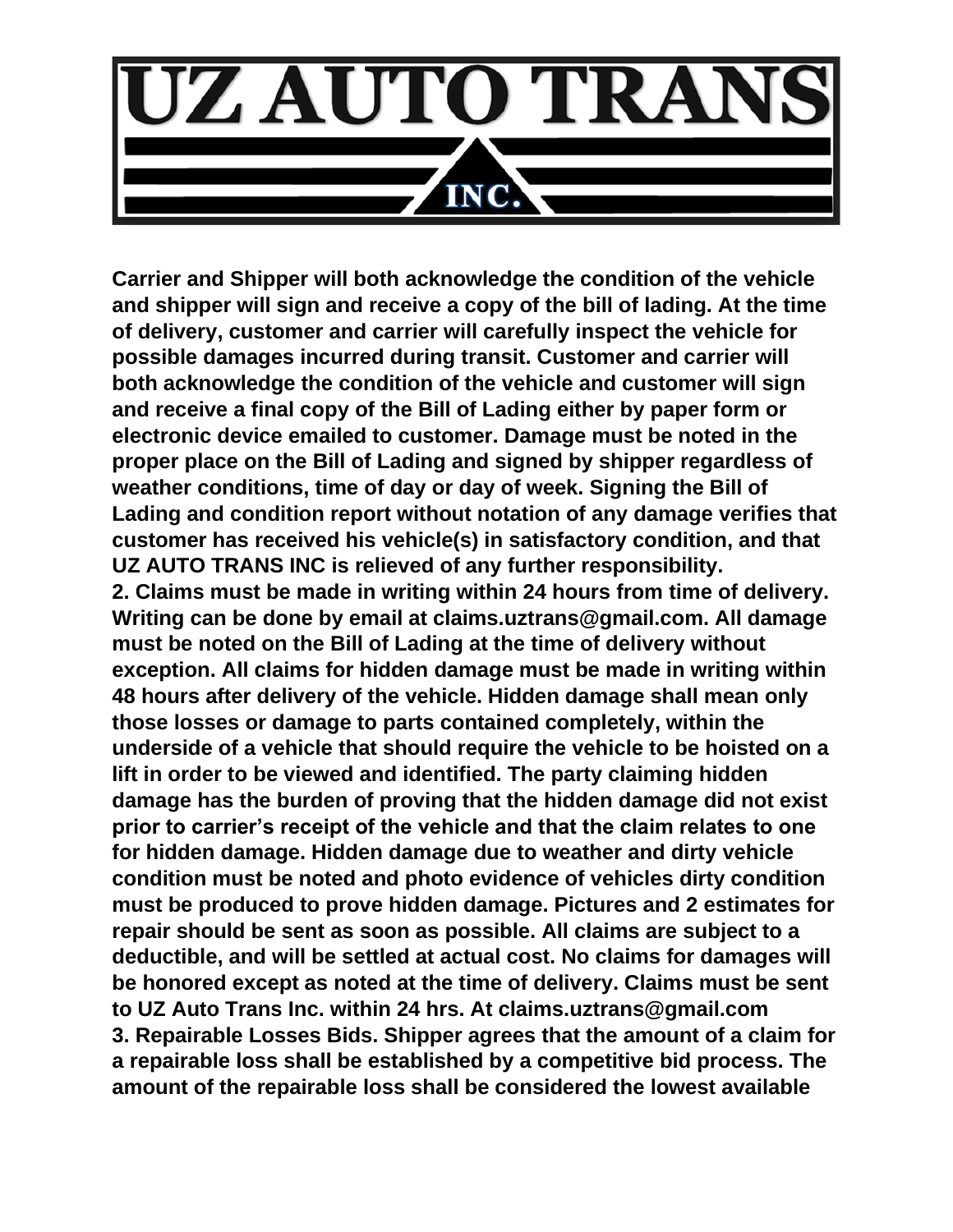

**bid amount from 2 competing qualified automobile body repair shops. Alternately, if carrier elects, it may obtain an appraisal of the amount of the repairable loss from an independent automobile insurance adjustment company. A qualified body shop shall include any licensed auto body repair shop. Shipper has right to get a repair estimate from any qualified body shop, however shipper also agrees to get a repair estimate from an auto body shop that carrier chooses in the state of shipment destination. Carrier may, at its choosing, elect to accept a single bid presented by the customer as the most cost-effective settlement available and so elect that bid as the amount of the claim. The payment by the carrier of any claim presented by the shipper shall be deemed the full and final resolution of the claim. The shipper shall release carrier from any further liability involving that same vehicle upon payment of the claim.**

**4. Total Losses. The carrier's limit of liability for any total loss vehicle shall be the actual cost of any verifiable**

**expenses thereon, including carrier's freight charges thereon. With respect to any total 1055 vehicle, the carrier shall not be responsible for any lost profit.**

**5. Venue. It is the intention of the parties hereto; that this agreement and performance here under and all suits and special proceedings here under shall be construed in accordance with, under and pursuant to the laws of the state of Colorado (unless prompted by applicable federal law), and that any action, special proceedings, or other proceedings, or other proceedings that may be brought from or arising out of, in connection with, or by reason of this agreement. The laws of the State of Colorado shall be applicable (unless preempted by applicable federal law) and shall govern the exclusion of the laws of any other forum without regard to the jurisdiction in which any action or special proceedings may be instituted.** 

**INIT: \_\_\_\_\_**